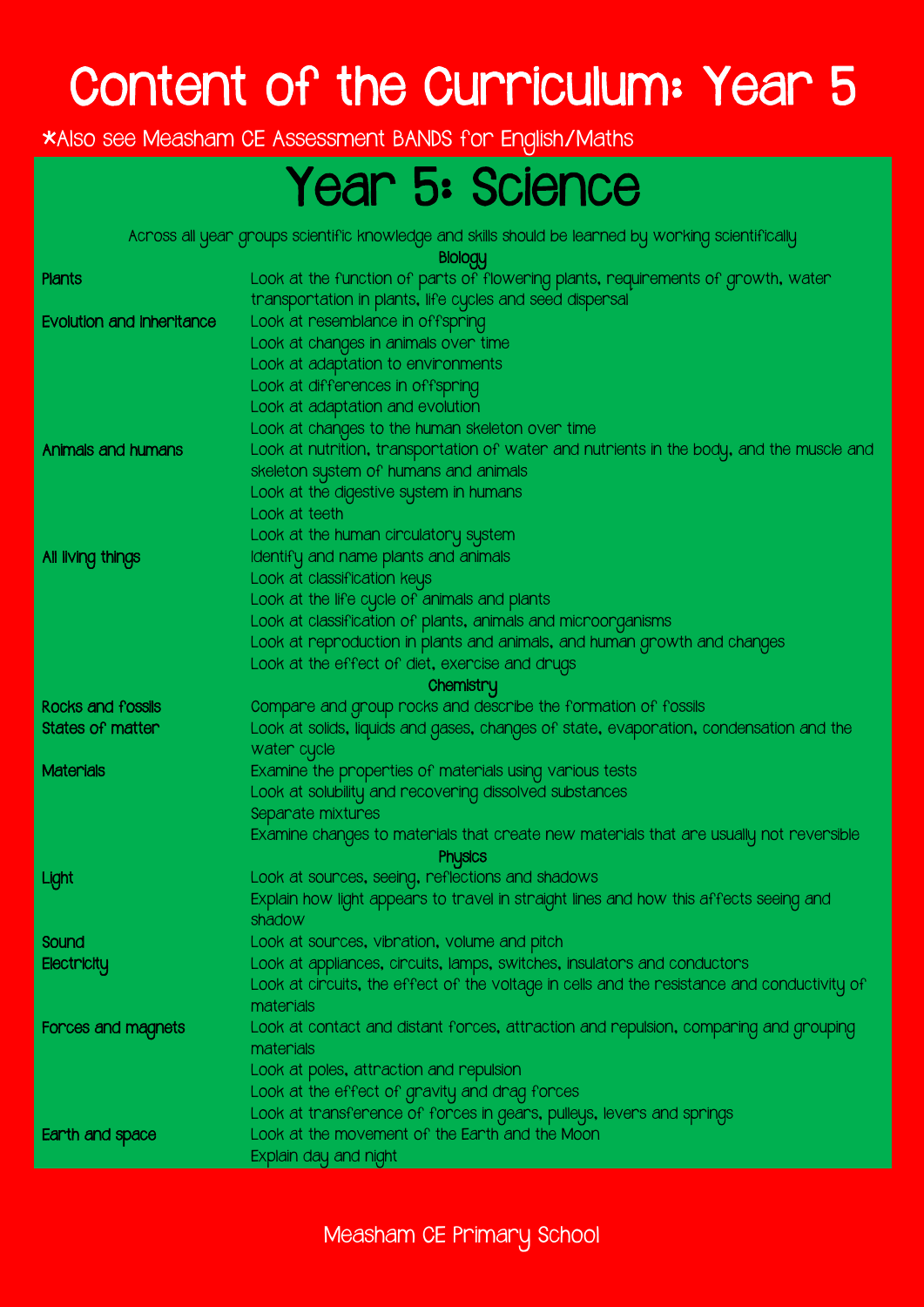# Year 5: Computing

Design and write programs that accomplish specific goals, including controlling or simulating physical systems; solve problems by decomposing them into smaller parts.

Use sequence, selections and repetition in programs; work with variables and various forms of input and output; generate appropriate inputs and predicted outputs to test programs

Use logical reasoning to explain how a simple algorithm works, detect and correct errors in algorithms and programs

Understand computer networks including the internet; how they can provide multiple services, such as the world wide web; and the opportunities they offer for communication and collaboration

Describe how internet search engines find and store data; use search engines effectively; be discerning in evaluating digital content; respect individuals and intellectual property; use technology responsibly, securely and safelu

Select, use and combine a variety of software (including internet services) on a range of digital devices to accomplish given goals, including collecting, analysing, evaluating and presenting data and information

### Year 5: Art and Design

Use experiences, other subjects across the curriculum and ideas as inspiration for artwork

Develop and share ideas in a sketchbook and in finished products

Improve mastery of techniques

Learn about the great artists, architects and designers in history

#### Year 5: Music

Play and perform in solo and ensemble contexts, using voice and playing instruments with increasing accuracy, control and expression

Improvise and compose music using the inter-related dimensions of music separately and in combination

Listen with attention to detail and recall sounds with increasing aural memory

Use and understand the basics of the stave and other musical notations

Appreciate and understand a wide range of high-quality live and recorded music from different traditions and from great musicians and composers

Develop an understanding of the history of music

Measham CE Primary School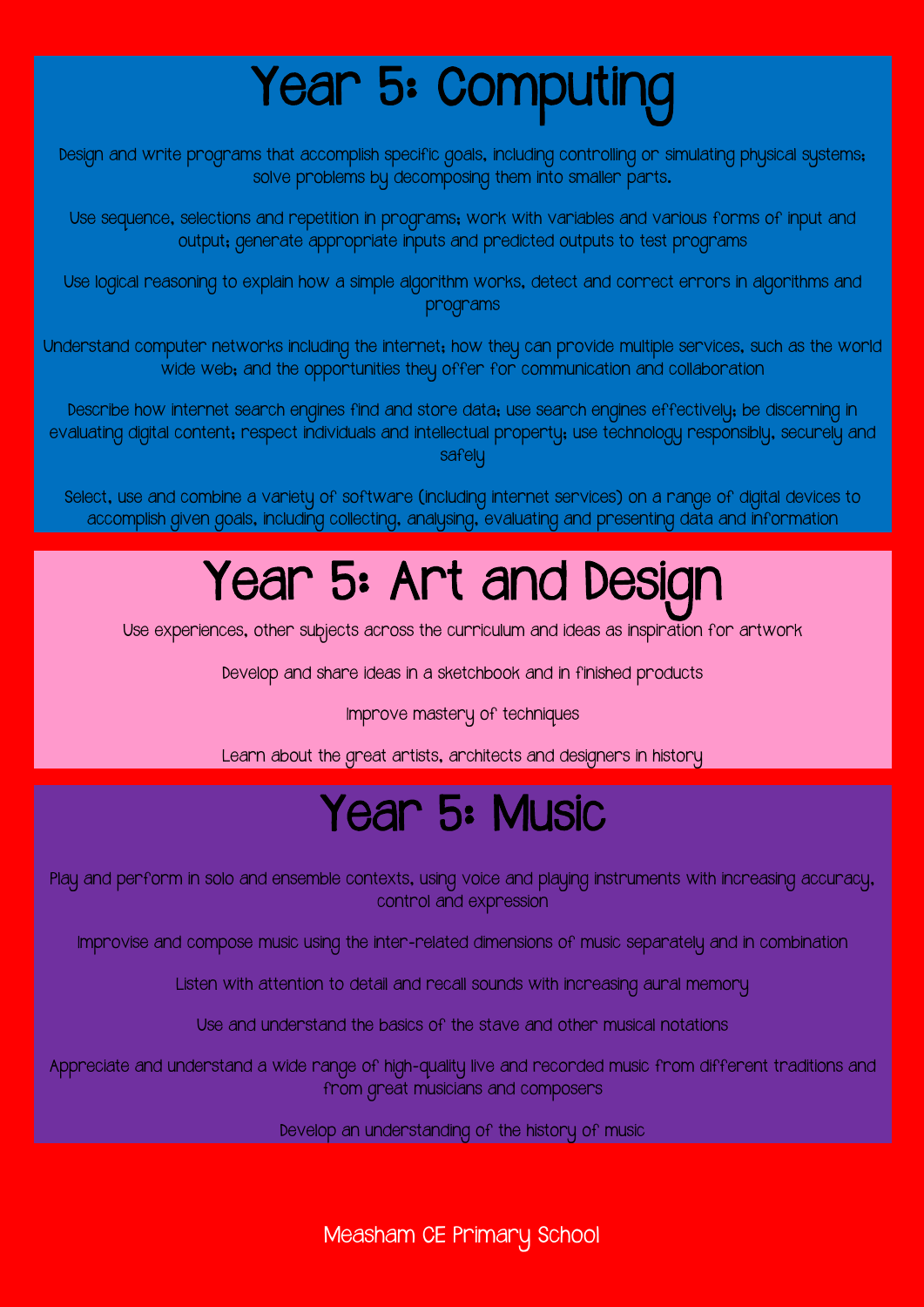### Year 5: Design and Technologu

Through a variety of creative and practical activities, pupils should be taught the knowledge, understanding and skills needed to

engage in an iterative process of designing and making. Design Use research and develop design criteria to inform the design of innovative, functional, appealing products that are fit for purpose, aimed at particular individuals or groups Generate, develop, model and communicate their ideas through discussion, annotated sketches, cross-sectional and exploded diagrams, prototypes, pattern pieces and computer-aided design Make Select from and use a wider range of tools and equipment to perform practical tasks, such as cutting, shaping, joining and finishing, accurately Select from and use a wider range of materials and components, including construction materials, textiles and ingredients, according to their functional properties and aesthetic qualities Evaluate Investigate and analyse a range of existing products Evaluate their ideas and products against their own design criteria and consider the views of others to improve their work Understand how key events and individuals in design and technology have helped shape the world Technical knowledge Apply their understanding of how to strengthen, stiffen and reinforce more complex structures Understand and use mechanical systems in their products, such as gears, pulleys, cams, levers and linkages Understand and use electrical systems in their products, such as series circuits incorporating switches, bulbs, buzzers and motors Apply their understanding of computing to programme, monitor and control their products Cooking and nutrition Understand and apply the principles of a healthy and varied diet Prepare and cook a variety of predominantly savoury dishes using a range of cooking techniques Understand seasonality and know where and how a variety of ingredients are grown, reared, caught and processed